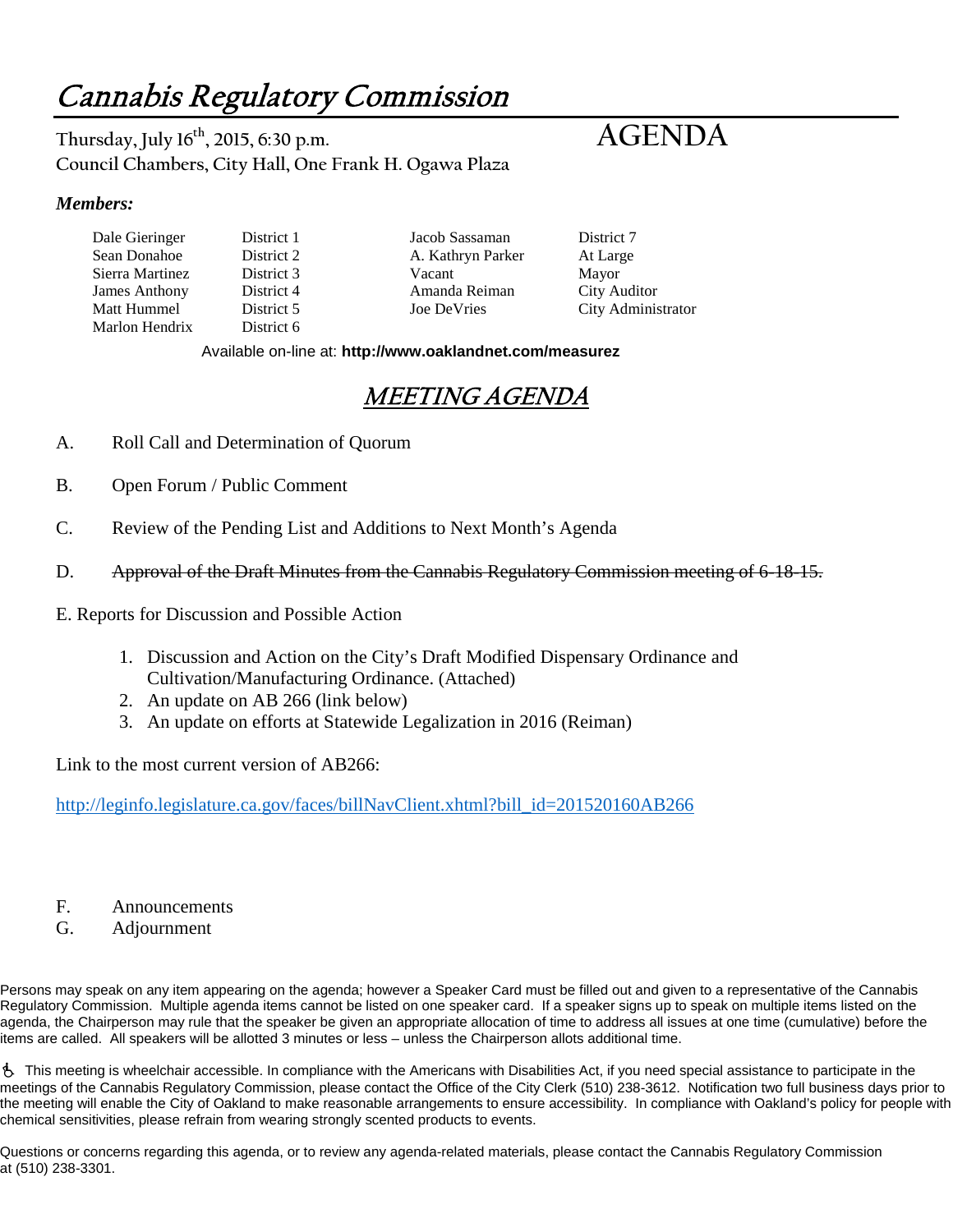#### Chapter 5.80 - MEDICAL CANNABIS DISPENSARY PERMITS

Sections:

#### FOOTNOTE(S):

#### --- (**7**) ---

**Editor's note—**Ord. No. 13086, § 1, adopted July 26, 2011, amended chapter 5.80 in its entirety to read as herein set out. Formerly, chapter 5.80 pertained to similar subject matter and derived from Ord. No. 13049, § 3, adopted December 7, 2010.

#### 5.80.010 - Definitions.

The following words or phrases, whenever used in this chapter, shall be given the following definitions:

- A. "Attorney General Guidelines" shall mean the California Attorney General Guidelines for the Security and Non-diversion of Marijuana Grown for Medical Use, issued by the Attorney General's Office in August 2008, as amended from time to time, which sets regulations intended to ensure the security and non-diversion of marijuana grown for medical use by qualified patients or primary caregivers.
- B. "Cannabis" or "Marijuana" shall have the same definition as Health and Safety Code § 11018, as amended from time to time, which defines "cannabis marijuana" as all parts of the plant Cannabis sativa L., whether growing or not; the seeds thereof; the resin extracted from any part of the plant; and every compound, manufacture, salt, derivative, mixture, or preparation of the plant, its seeds or resin. It does not include the mature stalks of the plant, fiber produced from the stalks, oil or cake made from the seeds of the plant, any other compound, manufacture, salt, derivative, mixture, or preparation of the mature stalks (except the resin extracted therefrom), fiber, oil, or cake, or the sterilized seeds of the plant are incapable of germination.
- C. "Cannabis dispensary" or "Dispensary" shall mean a collective or cooperative that distributes, dispenses, stores, exchanges, processes, delivers, makes available, transmits and/or gives away medical marijuana in the City for medicinal purposes to four or more at retail directly to individual qualified patients and/or primary caregivers pursuant to California Health and Safety Code Sections 11362.5, 11362.7 et seq. This definition includes the providing of any of the above-listed functions through technological platforms, such as smart phone apps.
- D. "City Administrator" means the City Administrator of the City of Oakland or his/her designee.
- E. "Collective" means any association, affiliation, or establishment jointly owned and operated by its members that facilitates the collaborative efforts of qualified patients and primary caregivers, as described in the Attorney General Guidelines.
- F. "Medical marijuana" means marijuana authorized in strict compliance with Health & Safety Code §§ 11362.5, 11362.7 et seq., as such sections may be amended from time to time.
- G. "Parcel of land" means one piece of real property as identified by the county assessor's parcel number (APN) that is one contiguous parcel of real property, which is used to identify real property, its boundaries, and all the rights contained therein.
- H. "Primary caregiver" shall have the same definition as California Health and Safety Code Section 11362.7, and as may be amended, and which defines "Primary Caregiver" as an individual designated by a qualified patient or by a person with an identification card, who has consistently assumed responsibility for the housing, health, or safety of that patient or person, and may include a licensed health care facility, a residential care facility, a hospice, or a home heath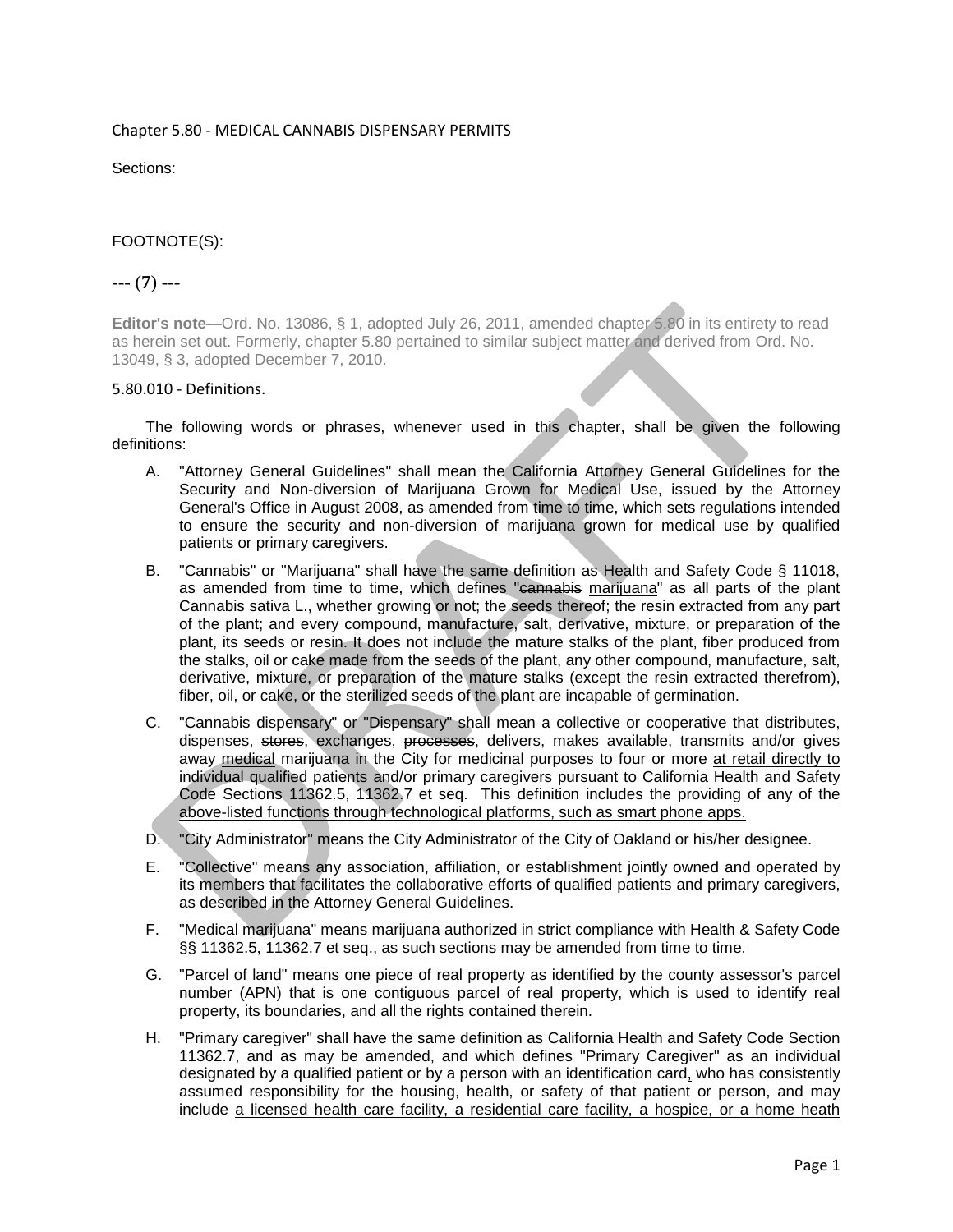agency as allowed by California Health and Safety Code Section 11362.7(d)(1-3). any of the following:

- 1. In any case in which a qualified patient or person with an identification card receives medical care or supportive services, or both, from a clinic licensed pursuant to Chapter 1 (commencing with Section 1200) of Division 2 of the California Health and Safety Code; a health care facility licensed pursuant to Chapter 2 (commencing with Section 1250) of Division 2 of the California Health and Safety Code; a residential care facility for persons with chronic life-threatening illness licensed pursuant to Chapter 3.01 (commencing with Section 1568.01) of Division 2 of the California Health and Safety Code; a residential care facility for the elderly licensed pursuant to Chapter 3.2 (commencing with Section 1569) of Division 2 of the California Health and Safety Code; a hospice, or a home health agency licensed pursuant to Chapter 8 (commencing with Section 1725) of Division 2 of the California Health and Safety Code; the owner or operator, or no more than three employees who are designated by the owner or operator, of the clinic, facility, hospice, or home health agency, if designated as a primary caregiver by that qualified patient or person with an identification card.
- 2. An individual who has been designated as a primary caregiver by more than one qualified patient or person with an identification card, if every qualified patient or person with an identification card who has designated that individual as a primary caregiver resides in the same city or county as the primary caregiver.
- 3. An individual who has been designated as a primary caregiver by a qualified patient or person with an identification card who resides in a city or county other than that of the primary caregiver, if the individual has not been designated as a primary caregiver by any other qualified patient or person with an identification card.
- I. "Qualified patient" shall have the same definition as California Health and Safety Code Section 11362.7 et seq., and as may be amended, and which means a person who is entitled to the protections of California Health & Safety Code Section 11362.5. For purposes of this ordinance, qualified patient shall include a person with an identification card, as that term is defined by California Health and Safety Code Section 11362.7 et seq.
- "Serious medical condition" shall have the same definition as California Health and Safety Code Section 11362.7 et seq., and as may be amended, and which means all of the following medical conditions:
	- 1. Acquired immune deficiency syndrome (AIDS);
	- 2. Anorexia;

3. Arthritis;

- 4. Cachexia;
- 5. Cancer;
- 6. Chronic pain;
- 7. Glaucoma;
- 8. Migraine;
- 9. Persistent muscle spasms, including, but not limited to, spasms associated with multiple sclerosis;
- 10. Seizures, including, but not limited to, seizures associated with epilepsy;
- 11. Severe nausea;
- 12. Any other chronic or persistent medical symptom that either: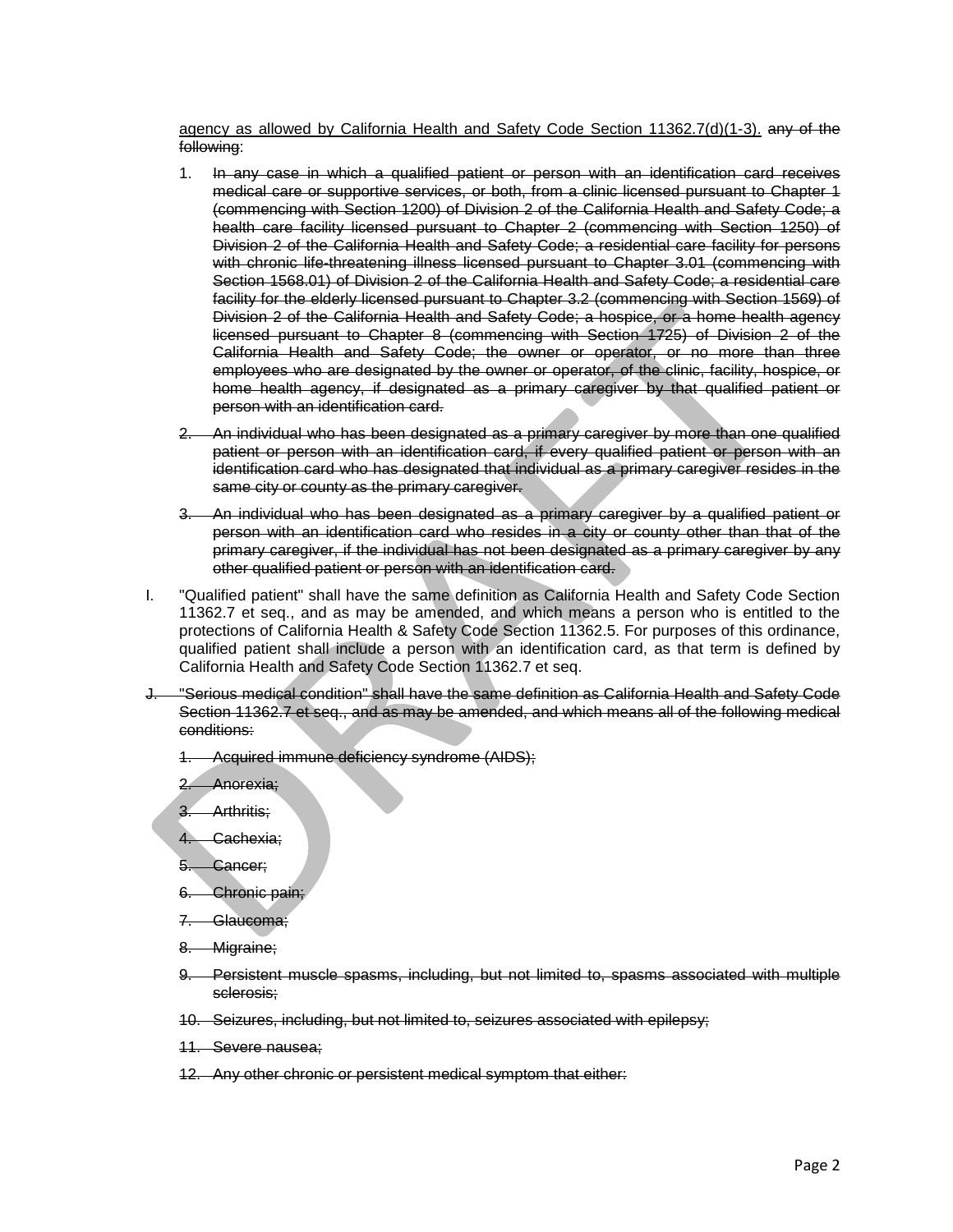- a. Substantially limits the ability of the person to conduct one or more major life activities as defined in the Americans with Disabilities Act of 1990 (Public Law 101-336).
- b. If not alleviated, may cause serious harm to the patient's safety or physical or mental health.
- K. "Written documentation" shall have the same definition as California Health and Safety Code Section 11362.7 et seq., and as may be amended, and which defines "written documentation" as accurate reproductions of those portions of a patient's medical records that have been created by the attending physician, that contain the information required by paragraph (2) of subdivision (a) of California Health and Safety Code Section 11362.715, and that the patient may submit to a county health department or the county's designee as part of an application for an identification card.

(Ord. No. 13086, § 1, 7-26-2011)

5.80.020 - Business permit required and application for permit.

- A. Except for hospitals, research facilities, or an entity authorized pursuant to Section 8.46.030, it is unlawful for any owner, operator, or association to own, conduct, operate or maintain, or to participate therein, or to cause or to allow to be conducted, operated, or maintained, any dispensary in the City unless there exists a valid business permit in compliance with the provisions of Chapter 5.02 and a permit issued under this chapter. Dispensary permits are not transferable.
- B. This Chapter, and the requirement to obtain a business permit, does not apply to the individual possession or cultivation of medical marijuana for personal use, nor does this chapter apply to the usage, distribution, cultivation or processing of medical marijuana by qualified patients or primary caregivers when such group is of three or less individuals, and distributing, cultivating or processing the marijuana from a residential unit or a single non-residential parcel of land. Associations of three or less qualified patients or primary caregivers shall not be required to obtain a permit under Chapter 5.80, but must comply with applicable State law and the Attorney General Guidelines.
- C. The City Administrator shall issue no more than eight valid permits for the operation of dispensaries in the City.
- D. In addition to the requirements specified in Section 5.02.020 for business permits, the permit application for a dispensary shall set forth the following information:
	- 1. Unless the City Administrator in his/her discretion determines that the location will not impact the peace, order and welfare of the public, evidence that the proposed location of such dispensary is not within 600 feet of a public or private school, public library, youth center (serving youth age 18 and under), parks and recreation facilities, residential zone or another dispensary. The proposed dispensary must be located in a commercial or industrial zone, or its equivalent as may be amended, of the City.
	- 2. A complete description of the type, nature and extent of the enterprise to be conducted, with evidence satisfactory to the City Administrator that the enterprise is either a collective or cooperative, as described in the Attorney General Guidelines.
	- 3. A plan of operations that will describe how the dispensary will operate consistent with the intent of State law, the provisions of this Chapter and the Attorney General Guidelines, including but not limited to:
		- a. Controls to verify membership in collectives and cooperatives to ensure medical marijuana will be dispensed only to qualified patients and primary caregivers, and
		- b. Controls to acquire, possess, transport and distribute marijuana to and from members, and plans to ensure marijuana is acquired as part of a closed-circuit of marijuana cultivation and consumption.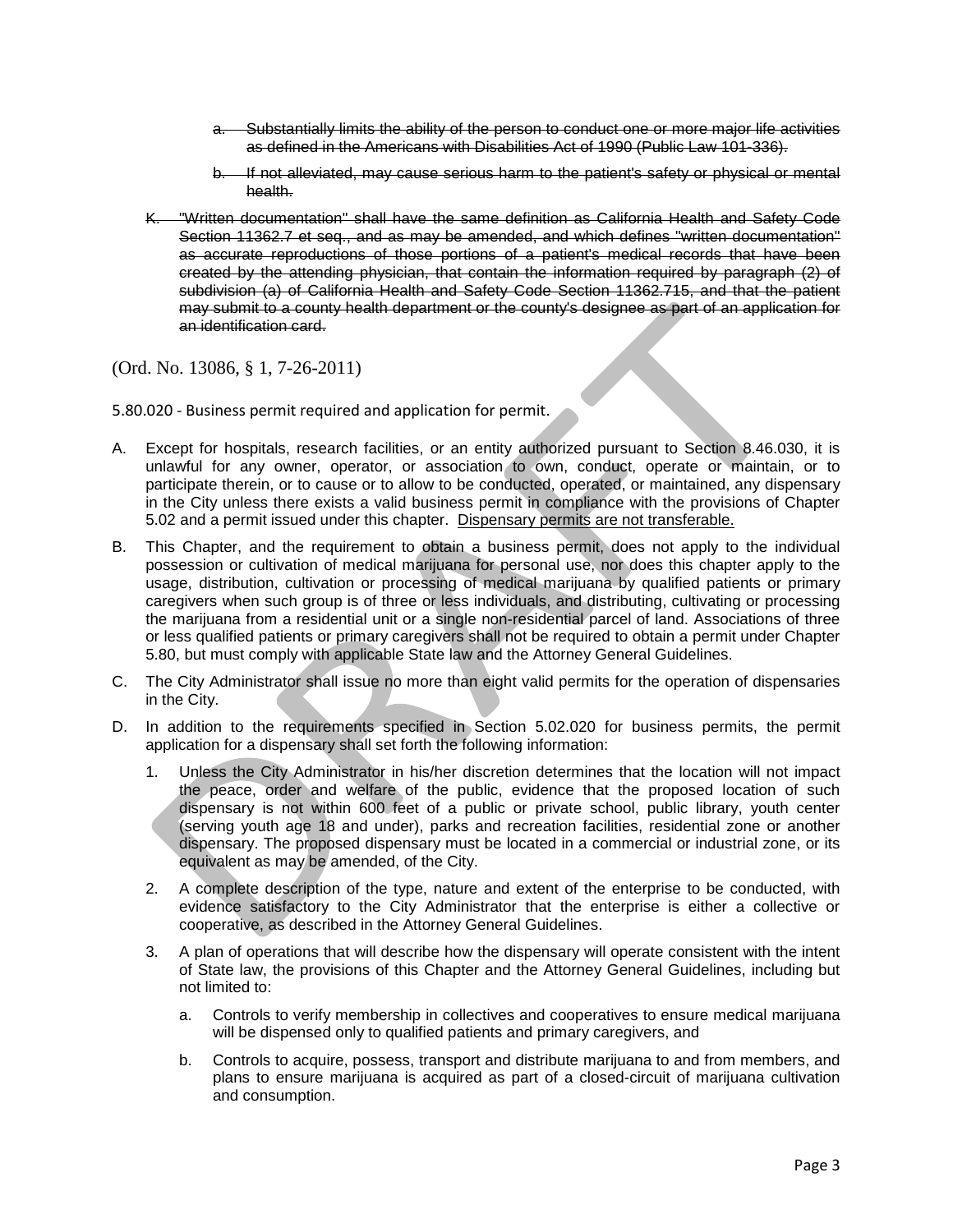- 4. A security plan, as a separate document, outlining the proposed security arrangements for ensuring the safety of persons and to protect the premises from theft. The security plan shall be reviewed by the Police Department and the Office of the City Administrator and shall be exempt from disclosure as a public record pursuant to Government Code Section 6255(a).
- 5. Such other information deemed necessary to conduct any investigation or background check of the applicant, and for the City Administrator to determine compliance with this Chapter, the City's Municipal Code and Zoning Code.
- E. Public notice of the hearing on the application shall be given as provided in Section 5.02.050. The City Administrator shall be the investigating official referred to in Section 5.02.030 to whom the application shall be referred. In recommending the granting or denying of such permit and in granting or denying the same, the City Administrator shall give particular consideration to the capacity, capitalization, and complaint history of the applicant and any other factors that in the City Administrator's discretion he/she deems necessary to the peace, order and welfare of the public. All applicants shall pay an application fee, a permit fee, and all inspection fees that may be required as part of the application process.
- F. At the time of submission of dispensary permit application, the applicant shall pay a dispensary permit application fee. The fee amount shall be set by City Council resolution.

(Ord. No. 13086, § 1, 7-26-2011)

5.80.030 - Regulations.

The City Administrator shall establish administrative regulations for the permitting of dispensaries and may set further standards for operation of dispensaries. The dispensary shall meet all the operating criteria for the dispensing of medical marijuana required pursuant to California Health and Safety Code Section 11362.7 et seq., the City Administrator's administrative regulations, and this Chapter.

(Ord. No. 13086, § 1, 7-26-2011)

5.80.040 - Performance standards.

The City Administrator shall develop and implement performance standards consistent with those set forth in Ordinance No. 12585 in the Office of the City Administrator Guidelines and shall modify such Guidelines from time to time as required by applicable law and consistent with public health, welfare and safety.

The following performance standards shall be included in the City Administrative regulations:

- A. No cannabis shall be smoked, ingested or otherwise consumed on the premises of the dispensary.
- B. The dispensary shall not hold or maintain a license from the State Department of Alcohol Beverage Control to sell alcoholic beverages, or operate a business that sells alcoholic beverages.

(Ord. No. 13086, § 1, 7-26-2011)

5.80.050 - Regulatory fees; seller's permit.

A. In addition to the dispensary application fee, the dispensary shall pay an annual regulatory fee at the same as applying for the business tax certificate or renewal thereof. The dispensary shall post a copy of the business tax certificate issued pursuant to Chapter 5.04, together with a copy of the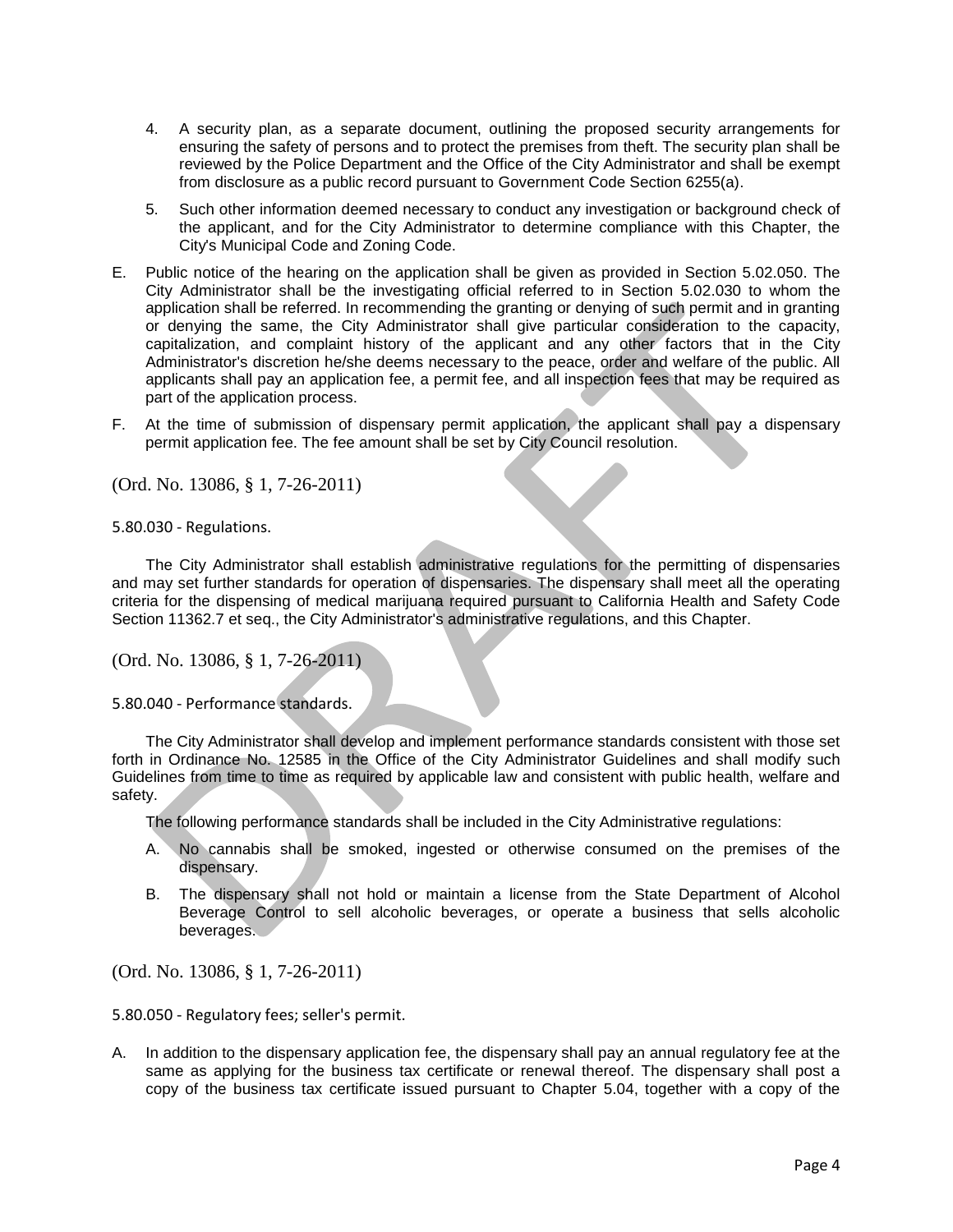dispensary permit issued pursuant to this chapter and Section 5.02.020, in a conspicuous place in the premises approved as a dispensary at all times.

- B. The State Board of Equalization has determined that medical marijuana transactions are subject to sales tax, regardless of whether the individual or group makes a profit, and those engaging in transactions involving medical marijuana must obtain a seller's permit from the State Board of Equalization.
- C. The fees referenced herein shall be set by Council resolution, as modified from time to time.

(Ord. No. 13086, § 1, 7-26-2011)

5.80.060 – Profit Sales.

The dispensary shall not profit from the sale or distribution of marijuana. Any monetary reimbursement that members provide to the dispensary should only be an amount necessary to cover overhead costs and operating expenses.

Retail sales of medical marijuana that violate California law or this chapter are expressly prohibited.

(Ord. No. 13086, § 1, 7-26-2011)

5.80.070 - Revocation, suspension and appeals.

Notwithstanding Chapter 5.02, any decision by the City Administrator, except for the suspensions or revocations of permits, shall be final and conclusive, and there shall be no right of appeal to the City Council or any other appellate body.

For suspensions or revocations the City shall follow the procedures set forth in Section 5.02.080, except an independent hearing officer shall make the initial determination as to whether to suspend or revoke the permit. The appeal authorized in Section 5.02.100 shall be to the City Administrator, and such request for appeal must be made in writing within 14 days of the hearing officer's decision. The decision of the City Administrator shall be final and conclusive.

(Ord. No. 13086, § 1, 7-26-2011)

5.80.080 - Prohibited operations; nonconforming uses.

- A. All dispensaries in violation of California Health and Safety Code Section 11326.7 et seq. and 11362.5 and this chapter are expressly prohibited. It is unlawful for any dispensary in the City, or any agent, employee or representative of such dispensary, to permit any breach of peace therein or any disturbance of public order or decorum by any tumultuous, riotous or disorderly conduct on the premises of the dispensary.
- B. Except for uses established pursuant to Chapter 8.46, no use which purports to have distributed marijuana prior to the enactment of this chapter shall be deemed to have been a legally established use under the provisions of the Oakland Planning Code, this Code, or any other local ordinance, rule or regulation, and such use shall not be entitled to claim legal nonconforming status.
- C. Any violations of this Chapter may be subject to administrative citation, pursuant to Chapters 1.08 and 1.12, and other applicable legal, injunctive or equitable remedies.

(Ord. No. 13086, § 1, 7-26-2011)

5.80.090 - Liability.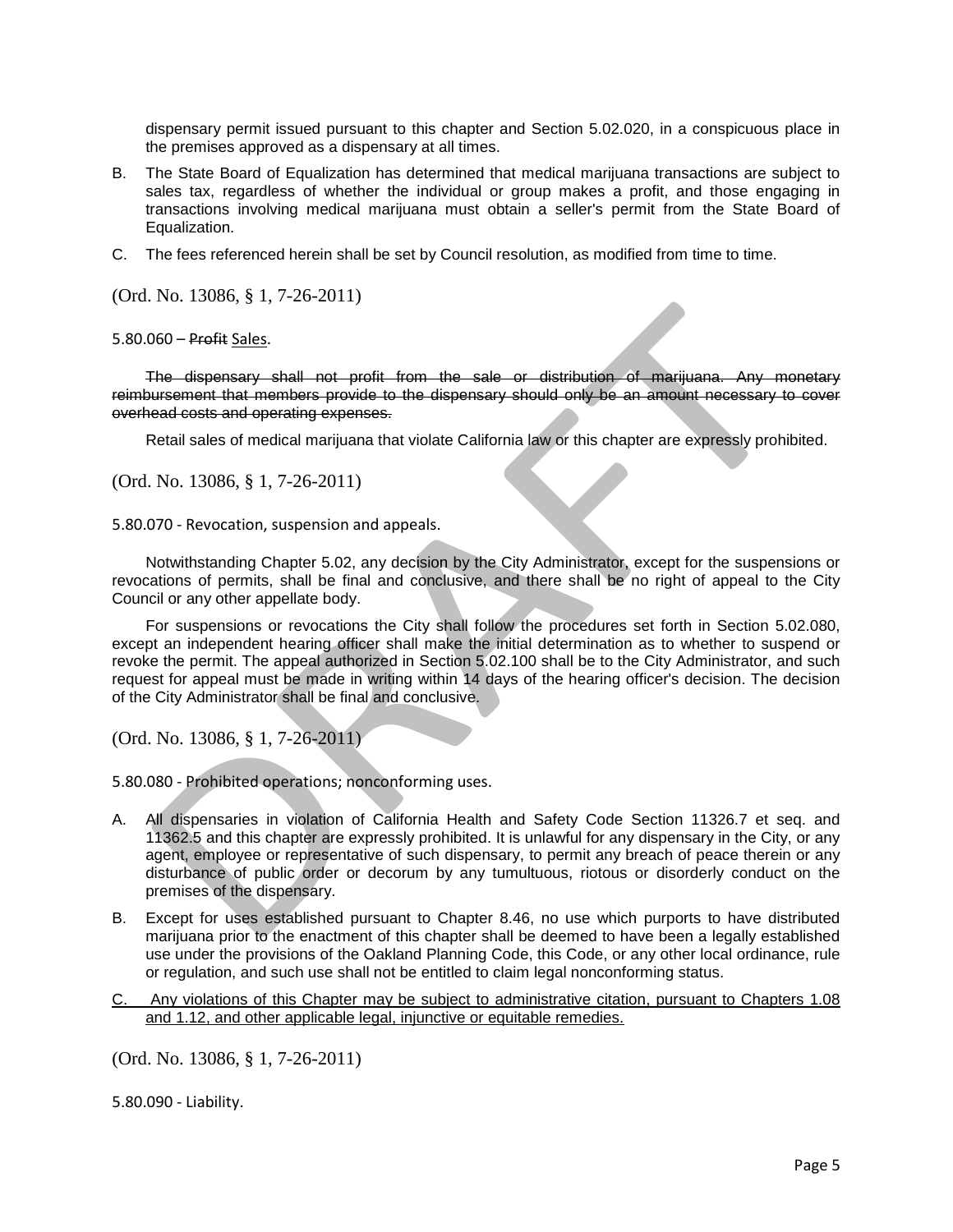To the fullest extent permitted by law, any actions taken by a public officer or employee under the provisions of this chapter shall not become a personal liability of any public officer or employee of the City.

(Ord. No. 13086, § 1, 7-26-2011)

5.80.100 - Examination of books, records, witnesses—Penalty.

- A. The City Administrator shall be provided access to any and all financial information regarding the dispensary at any time, as needed to conduct an audit of the permittees under this chapter to verify tax compliance under Chapter 5.80 and/or gross receipts tax requirements.
- B. The City Administrator is authorized to examine the books, papers, tax returns and records of any permittee for the purpose of verifying the accuracy of any declaration made, or if no declaration was made, to ascertain the business tax due.
- C. The City Administrator is authorized to examine a person under oath, for the purpose of verifying the accuracy of any declaration made, or if no declaration was made, to ascertain the business tax, registration or permit fees due under this chapter. In order to ascertain the business tax, registration or permit fees due under this chapter, the City Administrator may compel, by administrative subpoena, the production of relevant books, papers and records and the attendance of all persons as parties or witnesses.
- D. Every permittee is directed and required to furnish to the City Administrator, the means, facilities and opportunity for making such financial examinations and investigations.
- E. Any permittee refusal to comply with this section shall be deemed a violation of this chapter, and administrative subpoenas shall be enforced pursuant to applicable law.

(Ord. No. 13086, § 1, 7-26-2011)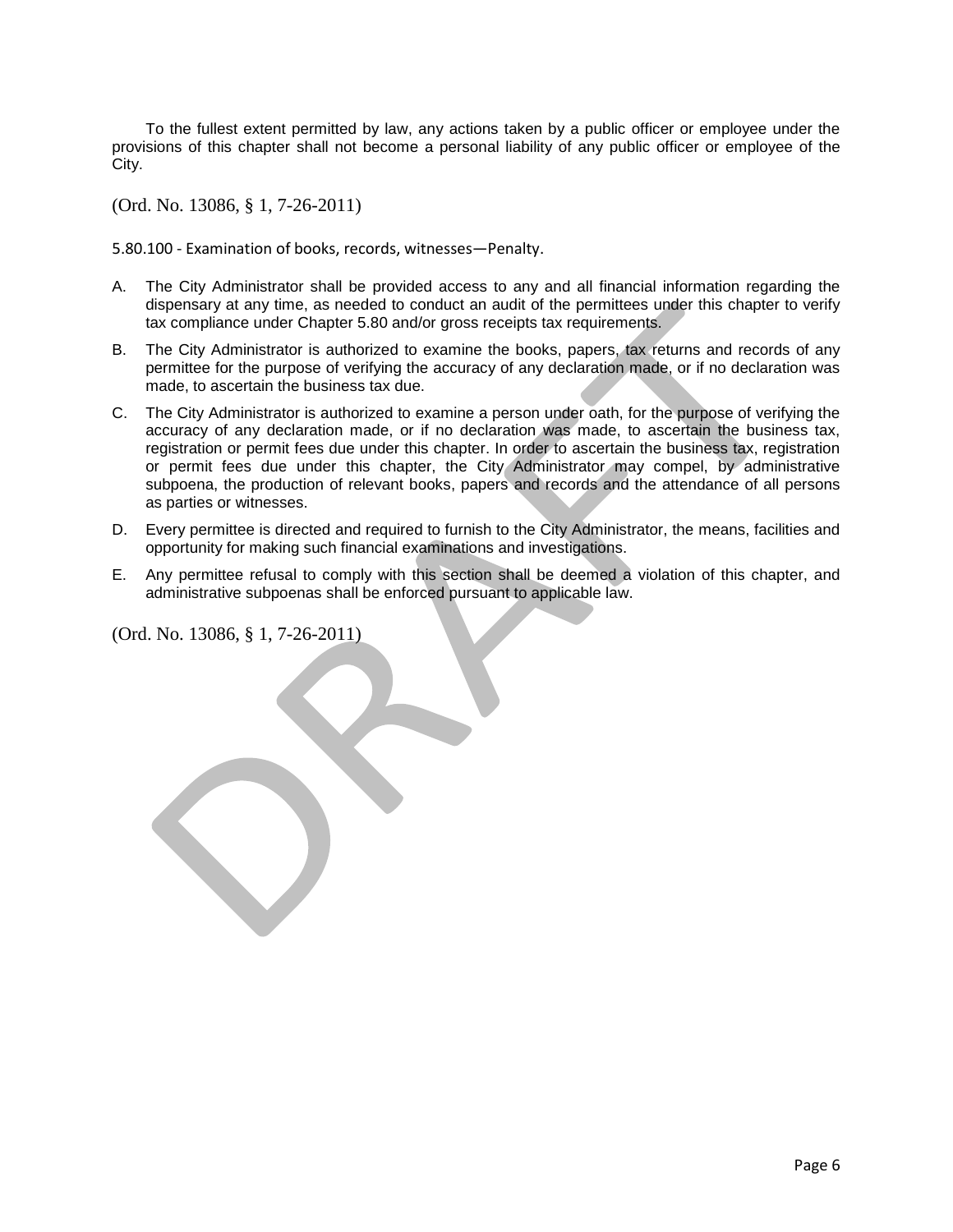### Chapter 5.81 – MEDICAL CANNABIS CULTIVATION FACILITY PERMITS CULTIVATION, MANUFACTURING AND OTHER MEDICAL CANNABIS FACILITY PERMITS

Sections:

5.81.010 - Findings and purpose.

- A. The City Council, based on evidence presented to it in the proceedings leading to the adoption of this Chapter hereby finds that the lack of regulation of medical cannabis facilities other than medical cannabis dispensaries, including unregulated cultivation, manufacturing and processing of medical cannabis in the City has caused and is causing ongoing impacts to the community. These impacts include damage to buildings containing indoor medical cannabis cultivation facilities, including improper and dangerous electrical alterations and use, inadequate ventilation leading to mold and mildew, increased frequency of home-invasion robberies and similar crimes, and that many of these impacts have fallen disproportionately on residential neighborhoods. These impacts have also created an increase in response costs, including code enforcement, building, fire, and police staff time and expenses.
- B. The City Council further finds that the creation of a permitting process implementing public health and safety standards for medical cannabis facilities other than dispensaries will not only improve public health and safety but provide a measure of certainty for legitimate businesses and thus encourage them to situate in Oakland.
- C. The City acknowledges that the voters of the State have provided an exemption to prosecution for the cultivation, possession of cannabis for medical purposes under the Compassionate Use Act (CUA), but that the CUA does not address land use or building code impacts or issues arising from the resulting increase in cannabis cultivation within the City.
- D. The City acknowledges that sales of medical marijuana are subject to taxation by both the City and the State and that the California State Board of Equalization (BOE) is also requiring that businesses engaging in such retail transactions hold a seller's permit.
- E. The primary purpose and intent of this Chapter is to regulate the cultivation and processing of medical cannabis facilities in a manner that protects the public health, safety and welfare of the community.

(Ord. No. 13033, § 3, 7-27-2010)

5.81.020 - Definitions.

The following words or phrases, whenever used in this Chapter, shall be given the following definitions:

- A. "Applicant" as used only in this Chapter shall be any industrial cannabis cultivation, processing, manufacturing facility that applies for a permit required under this Chapter.
- B. "Batch" as used only in this Chapter shall be defined by the City Administrator to mean a discrete quantity of dried cannabis produced and sold together.
- C. "Cannabis" or "Marijuana" as used only in this Chapter shall be the same, and as may be amended, as is defined in Section 5.80.010 8.46.020.
- D. "Cannabis Dispensary" as used only in this Chapter shall be the same, and as may be amended, as is defined in Section 5.80.010 and is also referred to herein as "dispensary."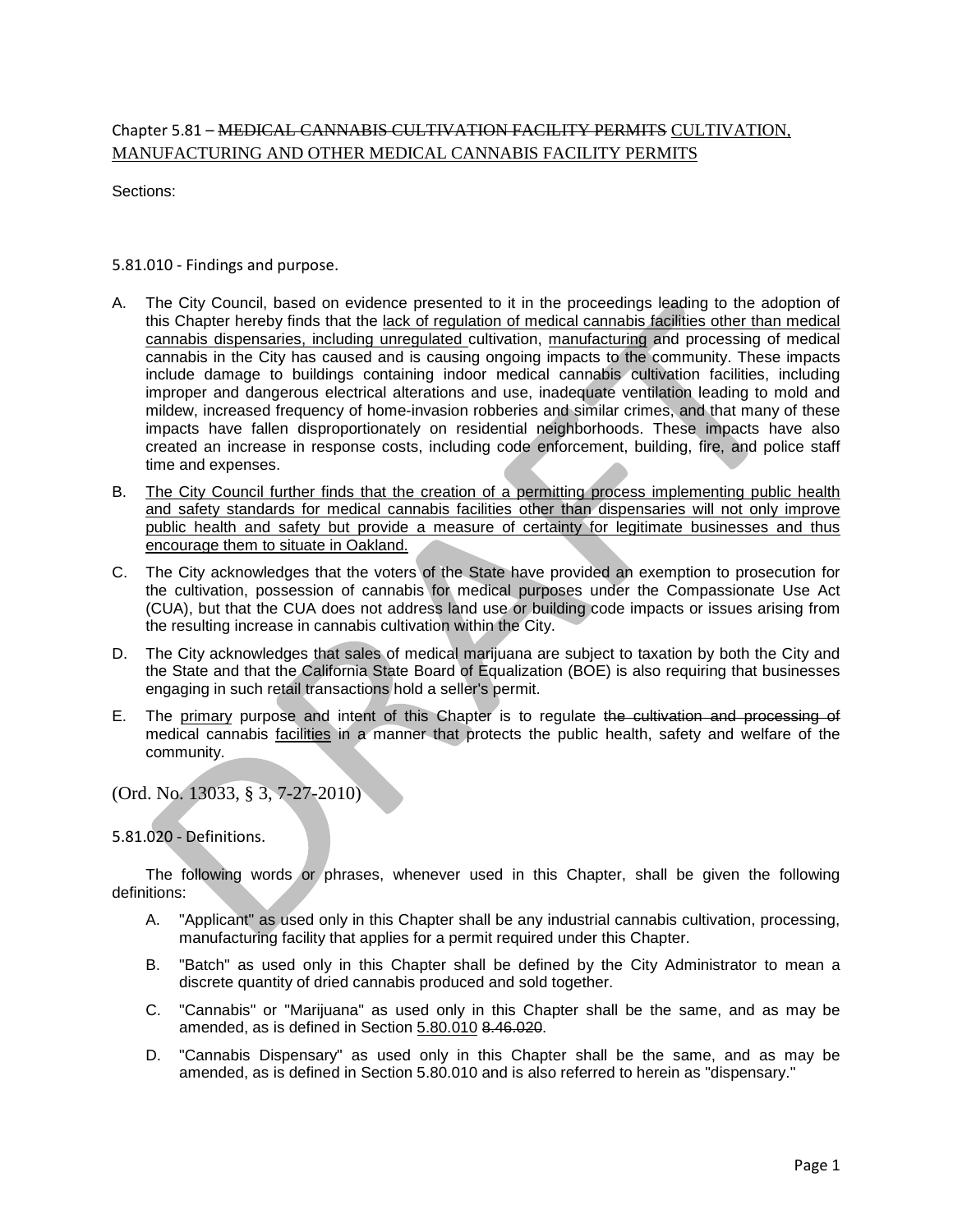- E. "City Administrator" as used only in this Chapter shall mean the City Administrator for the City of Oakland and his or her designee.
- F. "Cultivate" as used only in this Chapter shall mean to grow, harvest, dry, or cure cannabis.
- F G. "Cultivation Area" as used only in this Chapter hereinafter shall mean the actual area in use for the entire cultivation process of cannabis plants (including seedling production, vegetation, and maturation), as well as reasonable walking space, such that, for example, two trays used for maturation, each measuring ten square feet and stacked vertically on top of each other shall be counted as 20 square feet of cultivation area.
- G H."Industrial Cannabis Cultivation, Processing, Manufacturing Facility" hereinafter "cultivation and manufacturing facility" shall mean any facility used for cultivating, warehousing, storing, processing and/or manufacturing more than 48 ounces of dried cannabis, and/or cultivating or storing medical cannabis in an area greater than 96 square feet of total area within one parcel of land. Any establishment engaged in, permitted to be engaged in or carrying on any medical cannabis cultivation, processing, or manufacturing or other activity mentioned in this Chapter shall be deemed a an industrial cannabis cultivation and manufacturing facility as described in Section 5.81.040.
- I. "Edible Medical Marijuana" shall mean medical marijuana that is intended to be consumed orally, including but not limited to, food, drinks or pills.
- J. "Laboratory Facility" as used only in this Chapter shall mean any facility where a person, group of persons, non-profit entity, or business entity conducts analytical testing of cannabis, cannabis-derived products, hemp, or hemp-derived products.
- K. "Manufacture" as used only in this Chapter shall mean to compound, blend, grind, extract or otherwise make or prepare cannabis-derived product.
- "Manufacturing Facility" shall mean any facility where manufacturing occurs.
- M. "Medical Cannabis Collective" as used only in this Chapter shall be the same, and as may be amended, as if defined in Section 5.80.010.
- N. "One Parcel of Land" as used only in this Chapter shall mean any single piece of real property as identified by the County Assessor's parcel number (APN) that is used to identify real property, its boundaries, and all the rights contained therein.
- O "Package" as used only in this Chapter shall mean to place cannabis or cannabis-derived product into containers for distribution to wholesale or retail medical cannabis facilities such as dispensaries.
- P. "Packaging Facility" as used only in this Chapter shall mean any facility where packaging occurs.
- P. "Permittees" as used only in this Chapter are cultivation and manufacturing facilities that have obtained a permit under this Chapter.
- Q. "Primary Caregiver" as used only in this Chapter shall be the same, and as may be amended, as if defined in Section 5.80.010.
- R. "Qualified Patient" as used only in this Chapter shall be the same, and as may be amended, as if defined in Section 5.80.010.
- S. "Written Recommendation" as used only in this Chapter shall be the same, and as may be amended, as if defined in Section 5.80.010.

5.81.030 - Permit required.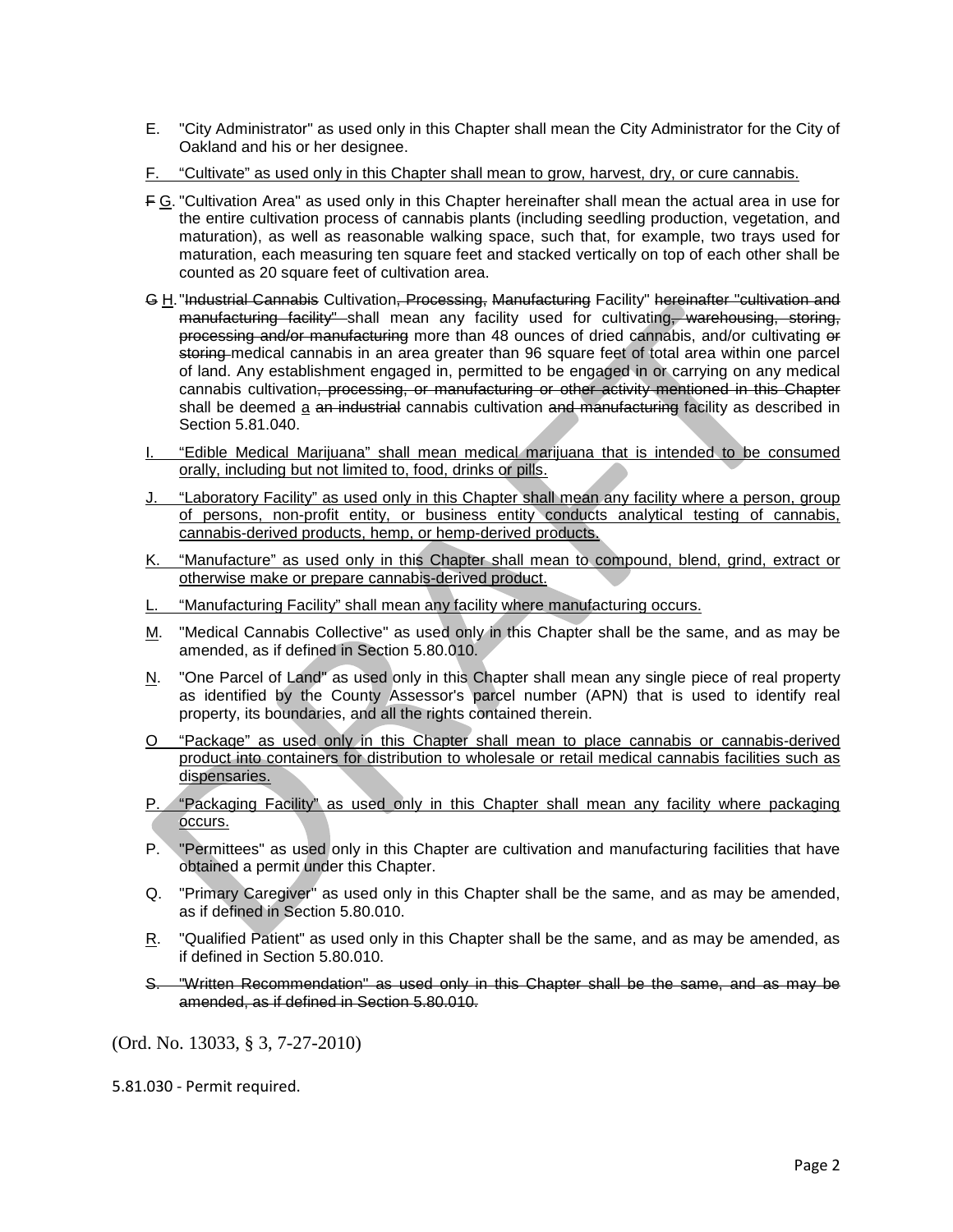- A. Except for hospitals and research facilities that obtain written permission for cannabis cultivation under federal law, it is unlawful to establish any cultivation, laboratory, and manufacturing, or packaging facility without a valid business permit issued pursuant to the provisions of this Chapter. Possession of other types of State or City permits or licenses does not exempt an applicant from the requirement of obtaining a permit under this Chapter. It is unlawful for any entity organized on a forprofit basis, except for hospitals and research facilities, to engage in any medical cannabis cultivation whatsoever.
- B. The City Administrator shall issue, as detailed below, special business permits for the operation of industrial cannabis cultivation, processing, laboratory, and manufacturing and packaging facilities facility. In recommending the granting or denying of such permit and in granting or denying the same, the City Administrator shall give particular consideration to the capacity, capitalization, complaint history of the proposed cultivation and manufacturing facility as detailed in Section 5.81.040, and any other factors that in her/his discretion she/he deems necessary to the peace and order and welfare of the public. All applicants shall pay any necessary fees including without limitation application fees, inspection fees and regulatory fees that may be required hereunder.
- C. The City Administrator shall issue in the first year of this cultivation and manufacturing facility program no more than four permits. Two years after the first permit has been issued, the City Administrator shall return to the City Council to report on the development of this program, and determine how additional permits to meet the needs of medical cannabis dispensaries and other lawful cannabis providers shall be administered, if any.
- C. All cultivation, laboratory, and manufacturing and packaging facility permits shall be special business permits and shall be issued for a term of two years one year. subject to annual review one year from the date of prior issuance. No vested right shall ever inure to the benefit of such permit holder as such permits are revocable at any time with our without cause by the City Administrator subject to Section 5.81.120.
- D. Cultivation and manufacturing facility permits shall only be granted to entities operating legally according to State law.

- 5.81.040 Industrial Cultivation and packaging of medical marijuana.
- A. Any use of activity that involves possessing, cultivating, processing and/or manufacturing and/or more than 96 square feet of cultivation area shall constitute industrial cultivation of medical cannabis and shall only be allowed upon the granting of a permit as prescribed in this Chapter. Possession of other types of State or City permits or licenses does not exempt an applicant from the requirement of obtaining a permit under this Chapter.
- A. The proposed location of a cultivation or packaging and manufacturing facility shall be in areas where "light manufacturing industrial," or their equivalent use, is permitted under the Oakland Planning Code, as may be amended; provided, however, that no vested or other right shall inure to the benefit of any cultivation and manufacturing facility permittee. This zoning restriction shall not apply to pre-existing dispensary cultivation facilities located at their retail location if the City Administrator in his/her discretion determines that the location will not impact the peace, order and welfare of the public. Public notice shall be given as provided in Section 5.02.050, and the investigating official referred to in Section 5.02.030 to whom the application shall be referred, shall be the City Administrator.
- B. [size limitation that mirrors state law/AB 266 to be inserted]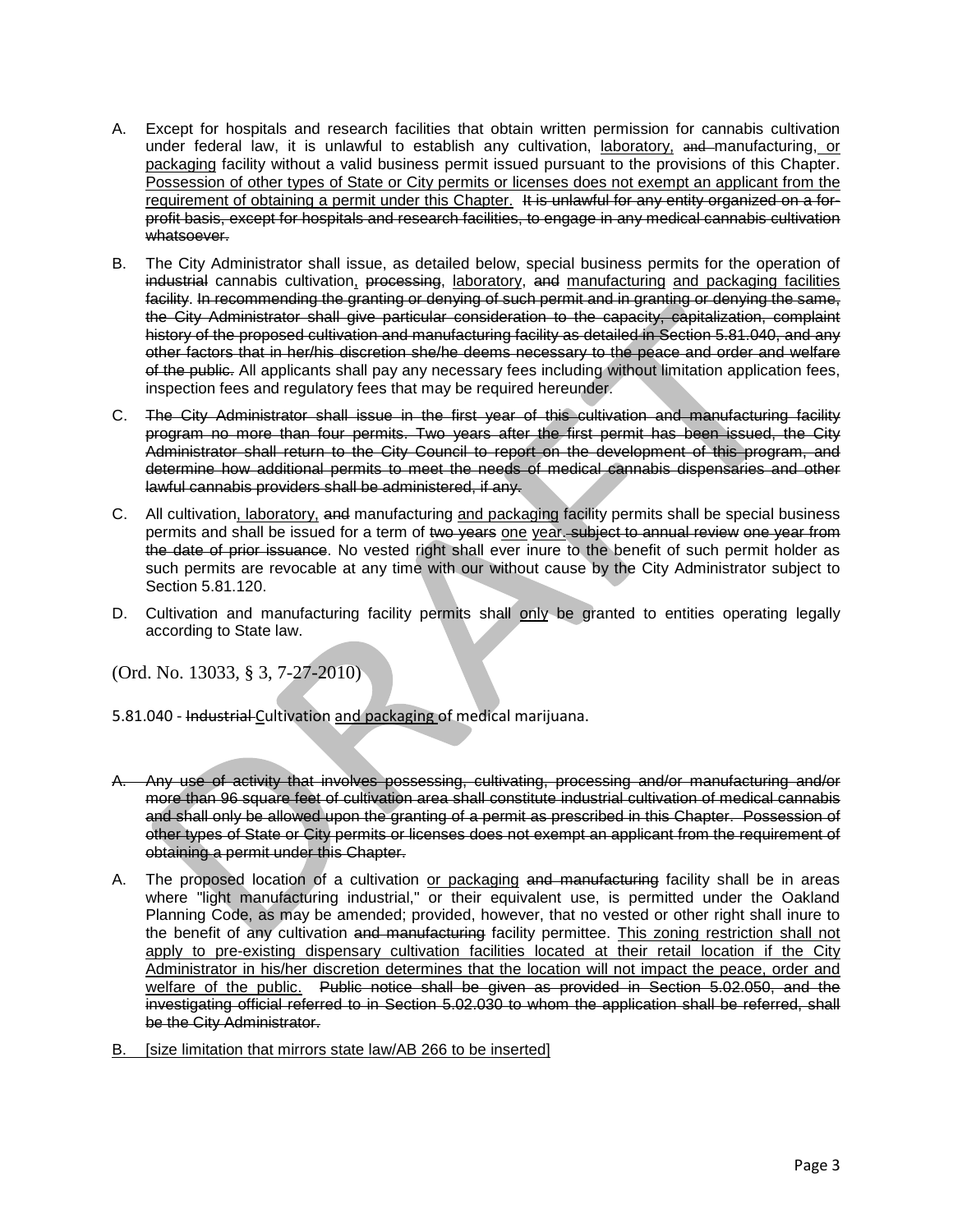#### 5.81.045 – Manufacturing of medical marijuana and laboratory facilities

- A. The proposed location of a manufacturing facility that exclusively manufactures edible medical marijuana products shall be in areas where "custom manufacturing industrial," or their equivalent use, is permitted under the Oakland Planning Code, as may be amended; the proposed location of a manufacturing facility that manufactures more than edible medical marijuana products shall be in areas where "general manufacturing industrial" or their equivalent use, is permitted under the Oakland Planning Code, as may be amended.
- B. These zoning restrictions shall not apply to pre-existing dispensary manufacturing facilities located at their retail location if the City Administrator in his/her discretion determines that the location will not impact the peace, order and welfare of the public.
- C. The proposed location of a laboratory facility shall be in areas where "research and development industrial" or their equivalent use, is permitted under the Oakland Planning Code, as may be amended.
- D. No vested or other right shall inure to the benefit of any manufacturing or laboratory facility permittee.

5.81.050 - Application for permit.

- A. All applicants shall pay an application fee as specified in the Master Fee Schedule.
- B. All applicants shall submit written information to the City Administrator including that shall include as applicable plans for security, waste disposal, pest management, product testing, worker safety and compensation, non diversion of product, facility location, capitalization, business plans, applicant complaint history, criminal background checks, compliance with City building and fire codes and any additional information deemed necessary by the City Administrator. The City Administrator may design application forms specific to each permitted category and require inspections of proposed facilities.
- C. All applicants shall be ranked by a point or similar system established by the City Administrator based on information submitted by each applicant and any additional information that may be submitted to or discovered by the City Administrator. The City Administrator shall establish criteria for minimizing the carbon footprint, environmental impact and resource needs of permitted facilities. Applicants that demonstrate they can satisfy this environmental criteria will be given preference in the processing of their application.
- D. All applicants shall demonstrate compliance with State law, during the course of the permit application procedure described under this Section, prior to issuing any permit, and upon the issuance of a permit, thereafter.

(Ord. No. 13033, § 3, 7-27-2010)

5.81.070 - Operating standards.

The City Administrator shall establish operating standards for permittees. The intent of these operating standards is to minimize the effects of permitted facilities on nearby properties. Noncompliance of such operating standards shall constitute a breach of the permit issued hereunder and may render such permit suspended or revoked based upon the City Administrator's determination.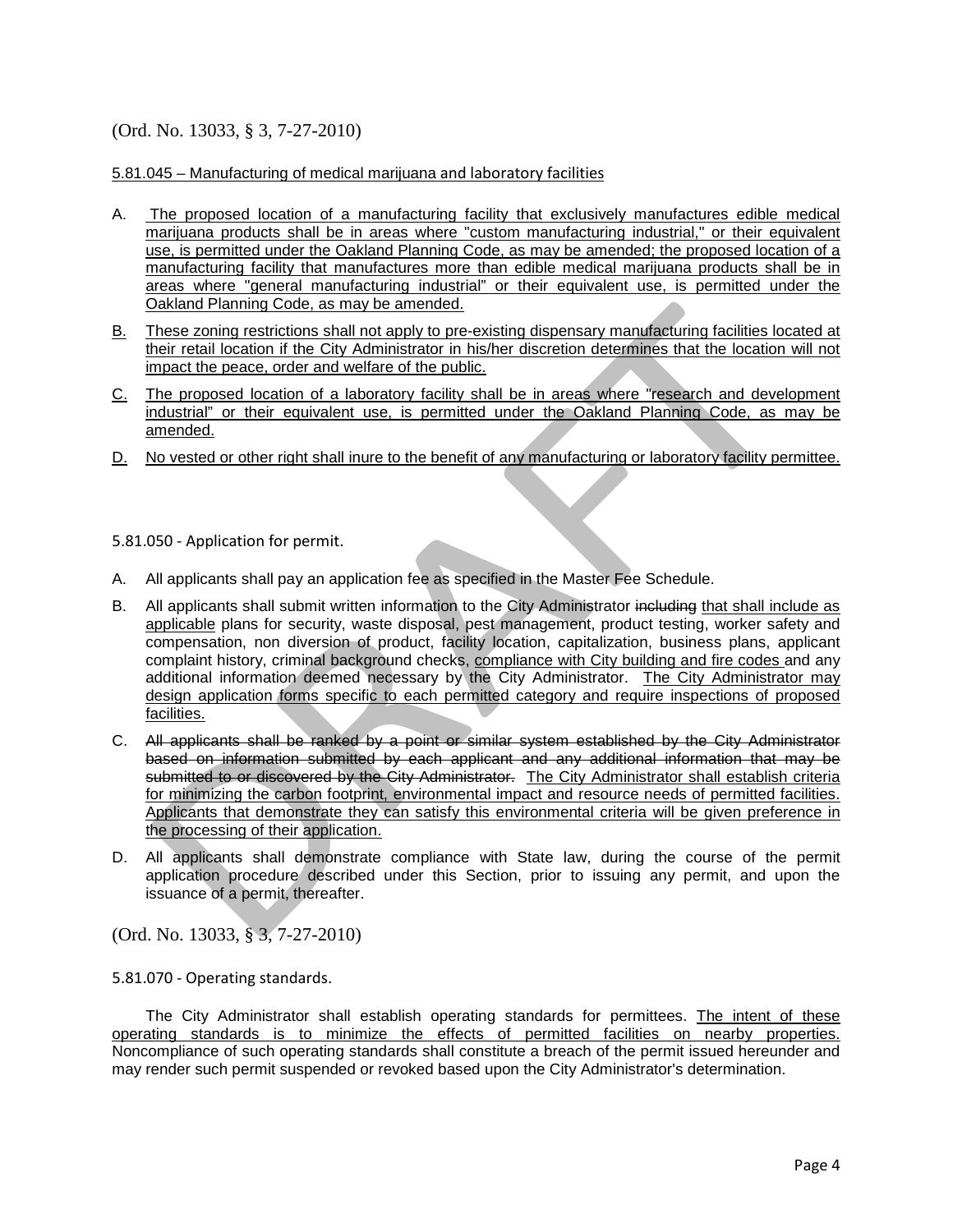5.81.080 - Examination of books, records, witnesses—Information confidential—Penalty.

- A. The City Administrator shall be provided access to any and all financial information at any time, as needed to conduct an audit of the permittees under this Chapter to verify tax compliance under Chapter 5.80 5.81 and/or gross receipts tax requirements.
- B. The City Administrator is authorized to examine the books, papers, tax returns and records of any permittee for the purpose of verifying the accuracy of any declaration made, or if no declaration was made, to ascertain the business tax due.

The City Administrator is authorized to examine a person under oath, for the purpose of verifying the accuracy of any declaration made, or if no declaration was made, to ascertain the business tax, registration or permit fees due under this Chapter. In order to ascertain the business tax, registration or permit fees due under this Chapter, the City Administrator may compel, by administrative subpoena, the production of relevant books, papers and records and the attendance of all persons as parties or witnesses.

- C. Every permittee is directed and required to furnish to the City Administrator, the means, facilities and opportunity for making such financial examinations and investigations.
- D. Any permittee refusal to comply with this Section shall be deemed a violation of this Chapter, and administrative subpoenas shall be enforced pursuant to applicable law.

(Ord. No. 13033, § 3, 7-27-2010)

5.81.100 - Liability and indemnification.

- A. To the fullest extent permitted by law, any actions taken by a public officer or employee under the provisions of this Chapter shall not become a personal liability of any public officer or employee of the City.
- B. The permittees under this Chapter hereby agree to save, defend, indemnify and keep harmless the City and its officials, officers, employees, representatives, agents and volunteers from all actions, claims, demands, litigation, or proceedings, including those for attorneys' fees, against the City in consequence of the granting of this permit, and will in all things strictly comply with the conditions under which this permit is granted, if any.

(Ord. No. 13033, § 3, 7-27-2010)

5.81.101 - Residential and individual limits for non-licensed medical cannabis cultivation.

Notwithstanding State law regarding medical cannabis cultivation, no qualified patient or primary caregiver may cultivate medical cannabis in an area of more than 32 square feet on one parcel of land, unless they form a cooperative or collective.

A collective or cooperative of qualified patients or primary caregivers, may cultivate medical cannabis covering an area of no more than 32 square feet in a residential unit or if in a nonresidential building on one parcel of land per each member of the cooperative or collective, up to a maximum of 216 cannabis/marijuana plants within a maximum growing area of 96 square feet indoor or 60 outdoor cannabis/marijuana plants on one parcel of land.

In the absence of a permit under this Chapter, such cultivation shall be subject to the following operating standards: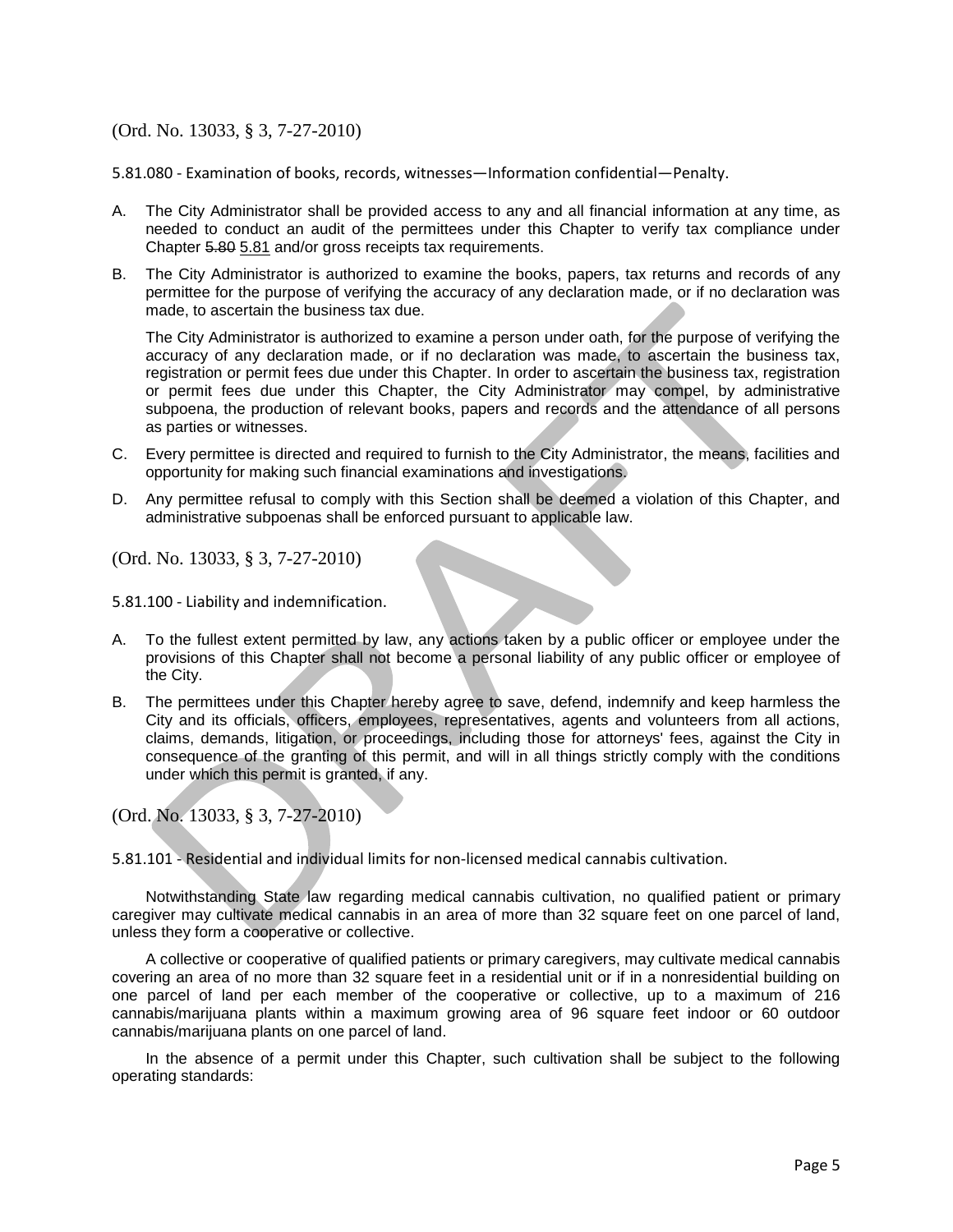- A. Cultivation, processing, possession, and/or manufacturing of medical marijuana in any residential areas shall be limited to qualified patients, primary caregivers, and medical cannabis collectives or cooperatives comprised of no more than three qualified patients and/or their primary caregivers. Every member of the medical cannabis collective or cooperative shall possess an identification card issued by the County of Alameda, or the State of California, or another agency recognized by the City pursuant to California Health and Safety Code Section 11362.7 et seq.
- B. Cultivation, processing, possessing, and/or manufacturing of medical cannabis in residential areas shall be in conformance with the following standards:
	- 1. The residential facility shall remain at all times a residence with legal and functioning cooking, sleeping and sanitation facilities. Medical cannabis cultivation, processing, possession, and/or manufacturing shall remain at all times secondary to the residential use of the property;
	- 2. Cultivation possession, processing and/or manufacturing of medical cannabis in residential areas shall occur only in a secured residences occupied by the qualified patient or primary caregiver;
	- 3. No individual residential facility or other facility housing the cultivation, processing and/or manufacturing of medical cannabis shall contain more than 48 ounces of dried cannabis, and/or more than 96 square feet of cultivation area;
	- 4. If required by the building or fire code, the wall(s) adjacent to the indoor cultivation area shall be constructed with 5/8" Type X fire resistant drywall;
	- 5. The cultivation area shall be in compliance with the current adopted edition of the California Building Code § 1203.4 natural ventilation or § 402.3 mechanical ventilation (or its equivalent(s));
	- 6. The cultivation area shall not adversely affect the health or safety of the residence or nearby properties through creation of mold, mildew, dust, glare, heat, noise, noxious gasses, odor, smoke, traffic, vibration, or other impacts, or be hazardous because of the use or storage of materials, processes, products or wastes;
	- 7. All high amperage electrical equipment (exceeding six amps) used in the cultivation of medical cannabis, (e.g., lighting and ventilation) shall be plugged directly into a wall outlet or otherwise hardwired; the use of extension cords to supply power to high amperage electrical equipment (exceeding six amps) used in the cultivation of medical cannabis is prohibited;
	- 8. Any electrical rewiring or remodeling shall first require an electrical permit from the City;
	- 9. The use of butane gas products for personal use medical cannabis cultivation is prohibited; and
	- 10. From a public right-of-way, there shall be no exterior evidence of medical cannabis cultivation occurring at the property.
- C. If a qualified patient or primary caregiver who is cultivating, possessing, processing and/or manufacturing medical cannabis for personal use at the residence has a doctor's recommendation that the above allowable quantity does not meet the qualified patient's medical needs, the qualified patient or primary caregiver may possess an amount of marijuana consistent with the patient's needs, as specified by such doctor.

5.81.110 - Prohibited operations.